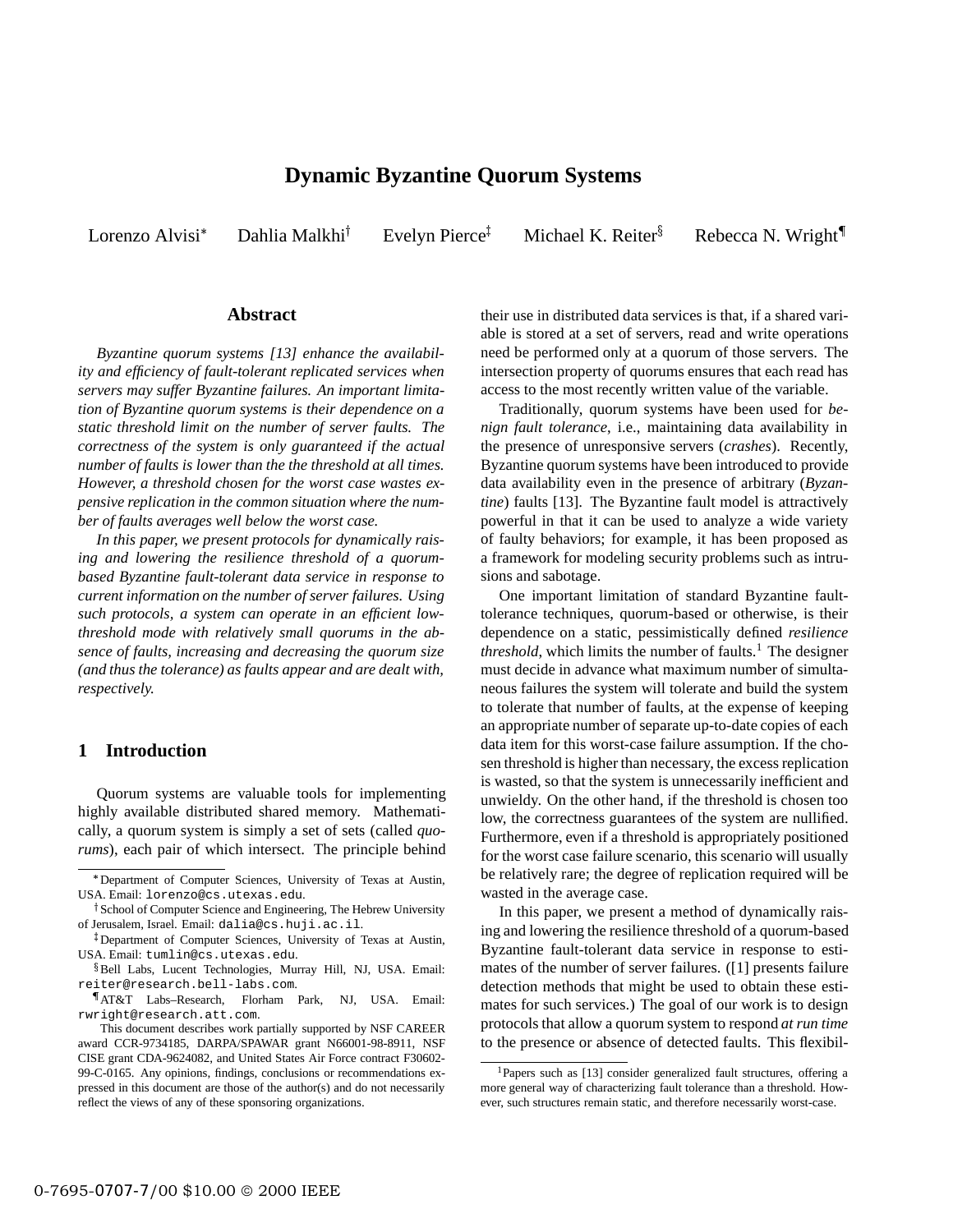ity comes at a cost: tolerating a given maximum number of faults requires more servers in our approach than in a static system. However, with a fixed number of servers, our protocols allow a system to operate in low-threshold mode with smaller quorums than a static approach would require for the same worst-case threshold. A natural way of using a dynamic quorum system is to increase the threshold when faults are detected, and decrease it again when the failures have been dealt with. The threshold could also be raised or lowered based on external evidence that the threat of an attack has increased or decreased, such as information in server logs or new information about the value of the data being stored.

The difficulty in dynamically adjusting Byzantine quorum systems can be exemplified as follows. Consider a threshold *masking quorum system* [13] of  $n = 9$  replicated servers with quorums consisting of all sets of <sup>6</sup> servers. This guarantees that every pair of quorums intersect in <sup>3</sup> servers or more, and can tolerate a threshold  $b = 1$  of Byzantine server failures while still guaranteeing that the majority of every quorum intersection is correct. Now, suppose that some client, detecting a possible failure in the system, wishes to reconfigure the quorum system to raise the resilience threshold to  $b = 2$ . This can be accomplished by making every set of <sup>7</sup> servers a quorum, thereby guaranteeing that every pair of new quorums intersect in at least <sup>5</sup> servers, a majority of which are correct. However, if the client informs an old quorum of <sup>6</sup> servers about the new configuration (Figure 1), or even a newly adjusted quorum of <sup>7</sup> servers (dashed line), then there is no guarantee that the intersection with the *old* quorum will contain a majority of correct servers. As a result, another client, which still uses a quorum of size <sup>6</sup>, may obtain conflicting information by a collusion of <sup>2</sup> faulty servers.

Our methods address this very problem. We describe protocols that guarantee *safe* shared variable semantics [8] in the face of repeated configuration changes, and despite the use of arbitrarily stale quorum configurations by clients. Our work is the first of which we are aware that provides data replication with safe variable semantics in the face of a varying resilience threshold in a Byzantine environment, with no reliance on any concurrency control mechanism (e.g., no locking).

Our approach makes use of a *threshold variable* <sup>B</sup> which is coupled with the ordinary replicated variables that our system maintains, and is designated to maintain the current resilience threshold <sup>b</sup>. We show how to implement such a threshold variable with stronger semantics than safety in order to maintain the safety of the ordinary variables. Updates to <sup>B</sup> are made to *announce sets*, which are generally larger than ordinary quorums and are guaranteed to be observed by clients who may be using arbitrarily old thresholds. Ordinary variable operations are accordingly modified to take



**Figure 1. Byzantine failures in quorum threshold adjustment.**

 $B$  into account. Maintaining safety of variables is complicated by the fact that we allow reads and writes to occur simultaneously with adjustments to  $\beta$ . The challenge is to guarantee sufficient intersection of new quorums with previously written quorums (of unknown thresholds) without accessing too many servers in the normal case.

The structure of the remainder of the paper is as follows. We discuss related work in Section 1.1. In Section 2, we give our system model and preliminary definitions. In Section 3 we introduce the threshold adjustment framework and its requirements. In Section 4, we present the protocols for reading and modifying a dynamic threshold in threshold masking quorum systems. In Section 5, we present the enhanced protocols for reading and writing shared variables using the dynamic threshold. Section 6 generalizes some of the concepts of dynamic threshold adjustments to topographically defined quorum systems. We discuss performance and optimizations in Section 7 and conclude in Section 8.

# **1.1 Related Work**

Our work builds on a substantial body of knowledge on quorum systems and their uses, which was initiated in [6, 16]; for a survey of quorum systems work, see [12]. More specifically, our methods are designed for Byzantine quorum-based replication, which was introduced in [13]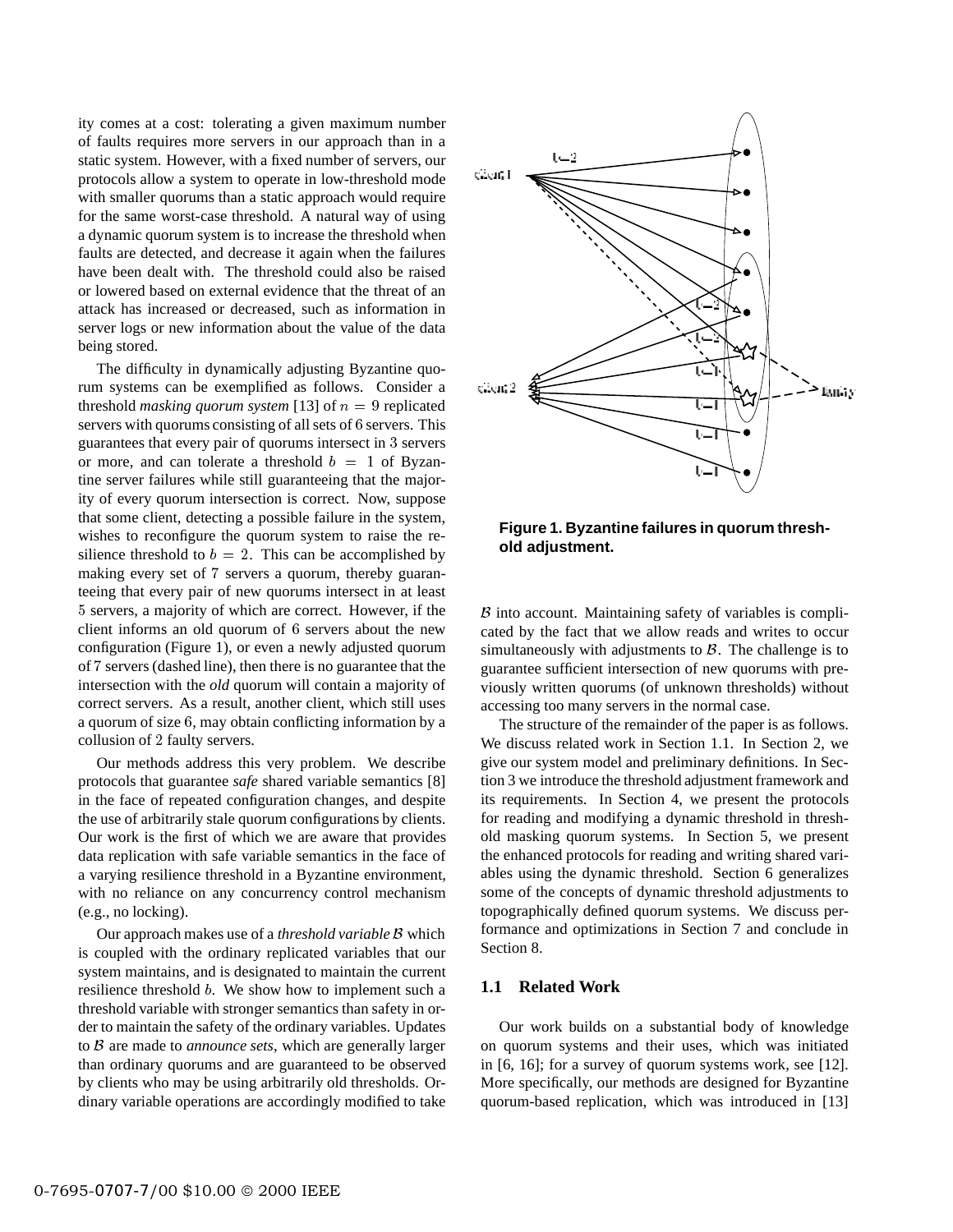and further investigated in various works [3, 15, 14].

Our consideration of Byzantine faults makes our treatment fundamentally different from most prior works on dynamic quorum reconfiguration with benign failures only. In [5, Ch. 8, *missing writes* protocol] and [7, 10], a quorum system is reconfigured by forming a write-quorum in such a way that following readers learn about the reconfiguration in the course of the normal read protocol. Byzantine faults complicate this scheme in that (undetectably) faulty servers might misinform a reader. As discussed earlier, this is especially significant when increasing the resilience threshold, since the reader, which may be using an out-of-date quorum system, could be misled by a new threshold of colluding Byzantine faulty servers.

Quorum *adaptation* for crash failures is discussed in [4]. In their approach, if a server  $u$  fails while  $u$  is the only server contained in the intersection of two quorums  $Q_i$  and  $Q_i$ , then the intersection property is maintained by removing u from  $Q_i$  and  $Q_j$  and by substituting another correct server. Our work differs from [4] in two significant ways. First, the fact that we treat Byzantine failures means that we must enable on-the-fly changes not only to the set of quorums, but also to the very intersection property that defines those quorums. Second, our clients (which we assume to be potentially numerous and transient) do not communicate between themselves and cannot inform one another of changes. Our work differs from [4, 9] as well, in that our protocols can take hints on the possible level of failures in the system in order to adjust the resilience threshold, rather than rely on specific detection of server failures.

Some work in Byzantine agreement considers dynamic threshold changes during the run of the protocol. For example, Bar-Noy et al [2] present an optimal-round agreement protocol that lowers its operating threshold midway through the protocol in order to improve efficiency while still maintaining overall the resilience of the original threshold. Our work differs from theirs by considering general replicated data rather than agreement protocols, but more fundamentally in that our protocols allow the fault threshold to be raised or lowered as fault-tolerance needs change. In particular, they take a detected fault as a sign that therefore there are fewer remaining faults in the system, while we may take it as a sign that the initial threshold was too optimistic and should be increased.

# **2 Preliminaries**

Our system consists of a set  $U$  of data servers such that the number  $n = |U|$  of servers is fixed. During an execution of the system, a server receives input messages and responds to each with a (non-null) output message. The *correct response* of a server for each input message is defined by a function  $F$  that maps the preceding history of all inputs that server received since the beginning of time to an output message. A server that receives the sequence of inputs  $m_1,\ldots,m_k$  should respond to  $m_k$  with  $F(m_1,\ldots,m_k)$ , the correct response. At any given moment a server may be either *correct* or *faulty*. A correct server responds to any request with the correct response. We allow Byzantine failures: a faulty server may respond with an arbitrary response (including no response). However, note that a correct response is defined irrespective of a server's prior faulty output behavior (or state modifications). In practice, since servers usually have a state that does not include the entire history, this means that for a once-failed server to be considered correct, it must be recovered to the state that it would have held if it had never failed.

The set of clients of the service is disjoint from  $U$ . Each client is assumed to have a FIFO channel to each server. In our system, clients may be numerous and transient. In particular, clients are not aware of each other, nor do they necessarily have the ability to communicate with one another. We restrict our attention in this work to server failures; clients and channels are assumed to be reliable.

We use a replicated data service model based on *quorum systems*, which are defined as follows: *systems*, which are defined as follows:<br>*Definition:* A *quorum system* on a set U is a set  $Q \subseteq 2^U$ 

Definition: A quorum system on a set U is a set  $Q \subseteq 2^U$ <br>such that  $\forall Q_1, Q_2 \in Q, Q_1 \cap Q_2 \neq \emptyset$ . Elements of Q are called *quorums*. Ш

In such a service, clients perform read and write operations on a variable by reading or writing its value at a quorum of servers. The intersection property ensures that any read operation observes the value of the most recent write operation; timestamps can be used to distinguish this value from older ones.

A useful type of quorum system for Byzantine fault tolerance is the *b-masking quorum system*:

*Definition:* A <sup>b</sup>*-masking quorum system* is a quorum sys-*Definition:* A *b*-masking quorum system is a quorum system  $Q$  such that  $\forall Q_1, Q_2 \in Q$ ,  $|Q_1 \cap Q_2| \ge 2b + 1$ .

П

This additional intersection property ensures that in spite of up to b faults in the system, any two quorums intersect in at least  $b + 1$  correct servers. This enables clients to determine the correct variable value using an algorithm that combines voting and timestamps. A <sup>b</sup>-masking quorum system is thus designed to tolerate failures in a system with a static resilience threshold <sup>b</sup>.

For the greater part of this paper we focus our attention on a particular type of <sup>b</sup>-masking system called a *threshold* quorum system. Threshold systems are defined as follows:

*Definition:* A *threshold* masking quorum system is a quorum system Q such that  $\forall Q \in \mathcal{Q}, |Q| = \lceil (n + 2b + 1)/2 \rceil$ .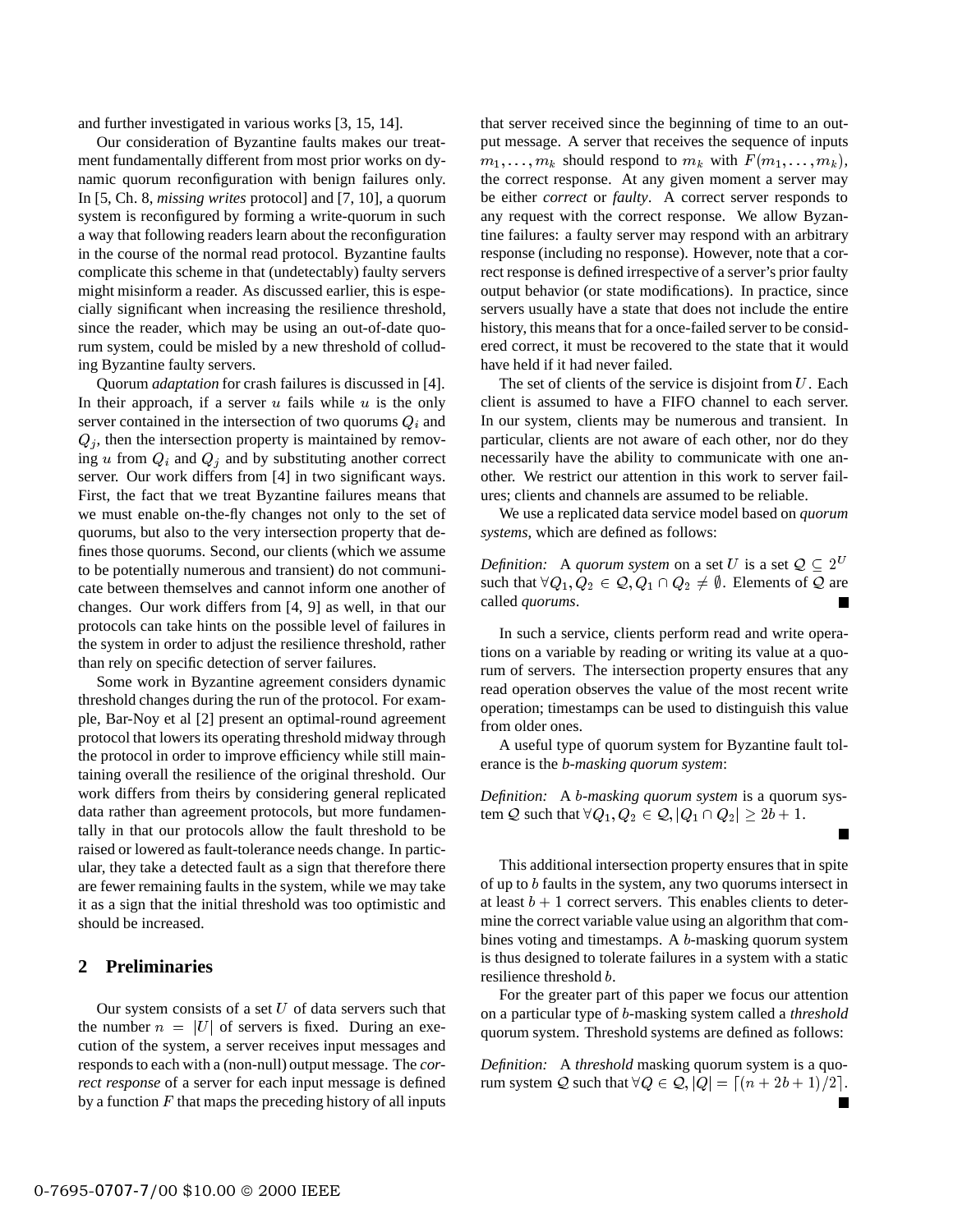For simplicity, we assume hereafter that  $n$  is odd, so that we can eliminate the ceiling operator from our calculations.

Ordinary (i.e., static) b-masking quorum systems support replicated variables in a Byzantine environment as follows. To emulate a shared variable  $V$ , each server  $u$ stores a "copy"  $V_u$  of V along with a timestamp variable  $T_{V,u}$ . A timestamp is assigned by a client to  $T_{V,u}$  when the client writes  $V_u$ . Our protocols require that different clients choose different timestamps, and thus each client  $c$ chooses its timestamps from some set  $\mathcal{T}_c$  that does not intersect  $\mathcal{T}_{c'}$  for any other client c'. The timestamps in  $\mathcal{T}_c$  can be formed, e.g., as integers appended with the name of  $c$  in the low-order bits. Note that faulty servers may return arbitrary values both for variables and for timestamps. The read and write operations are implemented as follows.

**Write:** For a client to write the value  $v$  to variable  $V$ , it queries servers in some quorum  $Q$  to obtain the timestamp  $t_u$  from  $T_{V,u}$  at each  $u \in Q$ . The client then chooses a timestamp  $t \in \mathcal{T}_c$  greater than the highest timestamp value in  $\{t_u\}_{u\in Q}$  and greater than any timestamp it has chosen in the past, and updates  $V_u$  and  $T_{V,u}$  at each server u in some quorum  $Q'$  to v and t, respectively.

**Read:** For a client to read a variable V, it queries servers in some quorum Q to obtain values  $v_u$ ,  $t_u$  from variables  $V_u, T_{V, u}$  at each  $u \in Q$ . From among all  $\langle v_u, t_u \rangle$  pairs returned by at least  $b + 1$  servers in  $Q$ , the client chooses the pair  $\langle v, t \rangle$  with the highest timestamp t, and then returns  $v$  as the result of the read operation. If there is no pair returned by at least  $b + 1$  servers, the result of the read operation is  $\perp$  (a null value).

A server u that receives an update  $\langle v, t \rangle$  during a write operation updates  $V_u$ ,  $T_{V,u}$  to  $\langle v, t \rangle$ , respectively, iff  $t >$  $T_{V, u}$ . This pair of protocols guarantees *safe* [8] variable semantics, i.e., a read operation that does not overlap a write operation returns the value of the most recent write (the proof of this assertion can be found in [13]).

# **3 Threshold Adjustment**

The read/write protocols above provide safe variable emulation in a Byzantine environment with a static resilience threshold. The goal of this work is to extend these protocols so as to allow dynamic adaptations of quorum systems to varying resilience thresholds. The challenge is to maintain safety of any replicated variable in the system while dynamically performing such changes, without stopping the normal operation of the system.

To accommodate changes in the threshold setting, we introduce a new replicated variable  $\beta$  that contains the current threshold setting. The variable  $\beta$  can be written with integral values in the range  $[b_{min}, b_{max}]$ . The threshold variable has an associated timestamp  $T_B$  that follows the same rules as the timestamps of other variables: every update to the variable is stamped with a unique timestamp that is greater than any timestamp used in a previously completed operation.

A client that wishes to change the resilience threshold for the system must first write the up-to-date threshold into  $B$ , and then continue performing operations with the new resilience threshold accounted for. Intuitively, a client can update  $\beta$  in much the same way that it updates any other shared variable. There is one significant complication, however: because the threshold is dynamic, different clients may have different memories of its value depending on how recently they have accessed the quorum system. It is therefore necessary that new threshold values be written to a set of servers whose intersection with *all possible quorums* (i.e., defined by any  $b \in [b_{min}, b_{max}]$ ) is sufficiently large to allow clients to determine unambiguously the correct current threshold during any given operation; the client can then continue or restart the operation accordingly. Hence, in a *threshold write* operation, <sup>B</sup> is updated at all servers in an *announce set*. A few issues need to be addressed in order to specify threshold adjustment fully. First, we need to specify the intersection requirement between the announce set and all ordinary quorums in such a way that threshold adjustments will be noticed by all potential clients. Second, we need to specify threshold write and read protocols. Third, we need to modify our read/write protocols to account for threshold adjustments. These will be the topic of discussion in the remainder of this paper.

Since the system for which we design our protocols has a dynamically changing resilience threshold, a standard threshold constraint, e.g., "the number of faulty servers in the system at any given time does not exceed  $b$ ," does not suffice for our purposes. Rather, in order to guarantee correctness, we need a statement that the dynamically written threshold values are correct. To this end, we adopt the following assumption for the remainder of the paper.

**Assumption 1** *Let* o *be any operation, i.e., a threshold read, threshold write, variable read, or variable write. Let* b *be the minimum among (i) the value written in the last write to* <sup>B</sup> *preceding* <sup>o</sup> *(in some serialization of all preceding writes) and (ii) the values written to* <sup>B</sup> *in any threshold writes that are concurrent with* <sup>o</sup>*. Then, no quorum access issued within* o *returns more than* b *faulty responses (i.e., no more than* b *servers are "currently" faulty).*

In practice, Assumption 1 amounts to requiring that the threshold should be changed proactively and at a reasonable rate.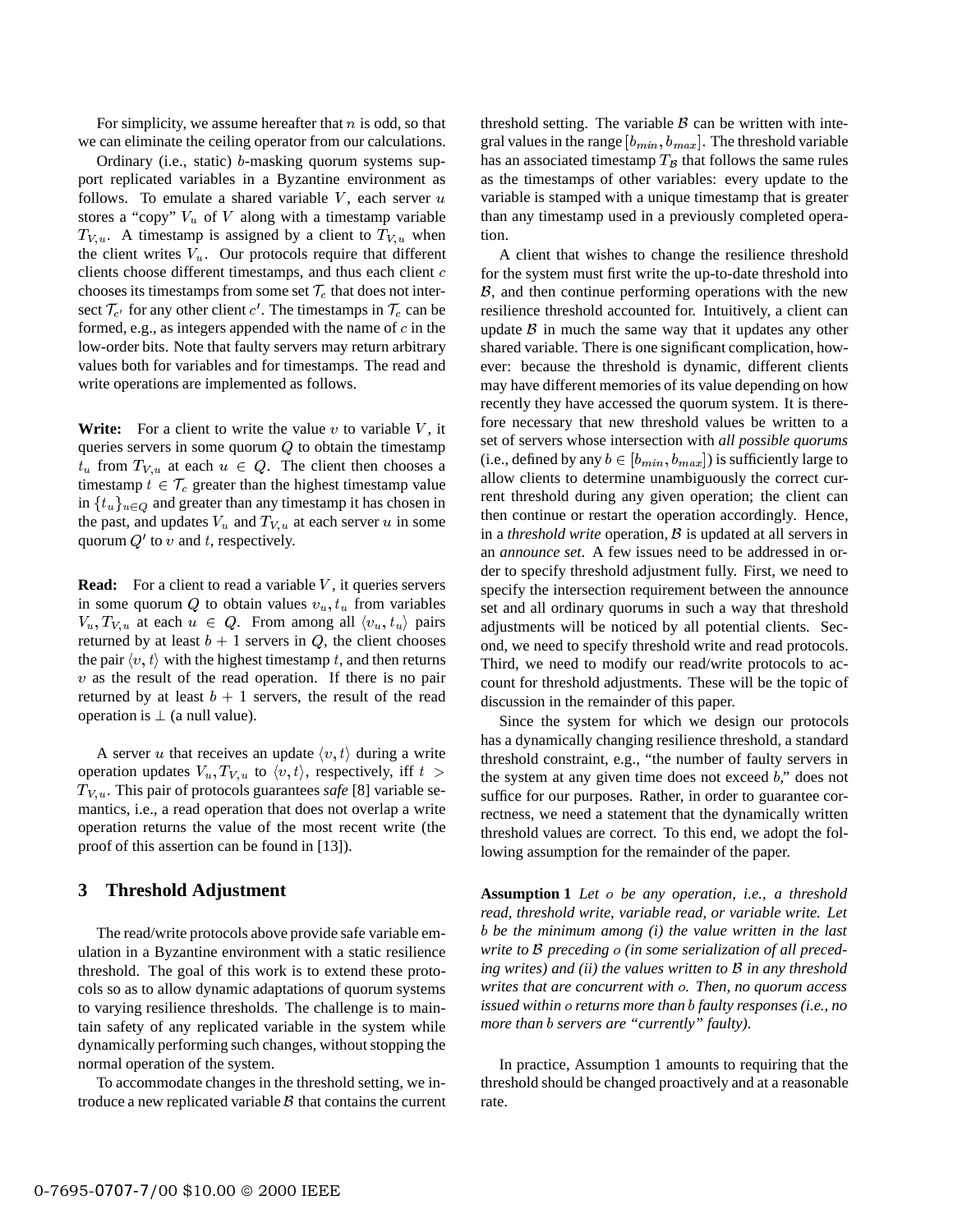The goal of our threshold adjustment protocols is to maintain safety of all replicated variables despite possible modifications to the resilience threshold. For the purpose of safety, we treat the associated threshold variable  $\beta$  as an integral part of any variable  $V$ . Accordingly, the modified safety condition that our protocols will satisfy is the following.

**Safety:** A read operation on V that overlaps no writes to V or threshold write operations to  $\beta$  returns the value of the most recent write to  $V$  that precedes this read, in some serialization of all write operations preceding it.

# **4 Quorum Adjustment in Threshold Systems**

In this section we present and discuss protocols that allow clients to read and adjust the fault tolerance of a threshold masking quorum system. An important property of our protocols is that they require no direct interaction among clients; all information is passed through shared variables.

#### **4.1 Basic Protocol**

We wish to design protocols in which the resilience threshold of the underlying quorum system can be dynamically adjusted to any value within some range  $[b_{min}, b_{max}]$ . The simplest way to ensure that clients always use the correct threshold is to require clients to read the threshold before any read or write, and to adopt a threshold value only if at least  $b_{max} + 1$  servers in a quorum agree on this threshold and its associated timestamp. By Assumption 1 and the definition of  $b_{max}$ , no more than  $b_{max}$  responses to any query will be faulty. Therefore, if the announce set for a threshold change intersects every possible quorum (i.e., every set of size  $(n + 2b + 1)/2$  for  $b_{min} \le b \le b_{max}$ ), in at least  $2b_{max} + 1$  servers, it follows that the response to any query will include at least  $b_{max} + 1$  notifications of the change. (One advantage of this approach is that clients need not maintain their own copy of the current value of the threshold <sup>b</sup>. In particular, new clients can join without having to initialize a copy of the threshold.)

We take as announce sets all sets of size  $n-b_{max}$ , i.e., the largest number of servers guaranteed to be available under any threshold setting. This value will be sufficient provided that the intersection between any quorum and any announce set is of size at least  $2b_{max} + 1$ . That is, we need:

$$
2b_{\,max}+1\leq ((n+2b_{\,min}+1)/2)+(n-b_{\,max})-n\qquad\qquad\text{old}\, \mathsf{v}
$$

It follows that  $n \geq 6b_{max} - 2b_{min} + 1$ , and thus we need at least  $6b_{max} - 2b_{min} + 1$  servers to provide a dynamic threshold quorum system whose threshold ranges from  $b_{min}$ to  $b_{max}$ . We take this as an assumption for the remainder of the paper.

**Assumption 2**  $n \geq 6b_{max} - 2b_{min} + 1$ .

Note that Assumption 2 is a generalization of the  $4b + 1$ servers required by a static threshold system, i.e., one where  $b_{min} = b_{max}$  [13].

The protocol for raising or lowering the threshold using an announce set of size  $n - b_{max}$  is as follows:

**Threshold write:** For a client to set  $\beta$  to a new threshold value  $b$ , it queries servers in some announce set  $A$  (of size  $n - b_{max}$ ) to obtain values  $b_u, t_u$  from variables  $B_u, T_{B,u}$ value *b*, it queries servers in some announce set *A* (of size  $n - b_{max}$ ) to obtain values  $b_u$ ,  $t_u$  from variables  $B_u$ ,  $T_{B,u}$  at each  $u \in A$ . It then chooses a timestamp  $t \in \mathcal{T}_c$  greater than the largest timestamp in  $\{t_u\}_{u\in\Omega}$ , and greater than any timestamp it has chosen in the past. Finally, at each server u in some announce set A', it updates  $B_u$  and  $T_{B,u}$  to b and t, respectively. (Note that this is exactly the static variable write protocol except that an announce set is used instead of a standard quorum.)

**Threshold read:** For a client to read the current threshold value b from  $\beta$ , it queries servers in some quorum  $Q$  of size  $(n + 2b_{min} + 1)/2$  to obtain values  $b_u, t_u$  from variables  $\mathcal{B}_u, T_{\mathcal{B},u}$  at each  $u \in Q$ . Of the  $\langle b_u, t_u \rangle$  pairs returned by at least  $b_{max} + 1$  servers in Q, it selects the pair  $\langle b, t \rangle$  with the highest timestamp <sup>t</sup>, provided that it is not *countermanded* as defined below. If there is no such pair, or if  $\langle b, t \rangle$  is countermanded, then it sets b to  $\perp$  (undefined).

*Definition:* A threshold/timestamp pair  $\langle b, t \rangle$  is *countermanded* in a given query if at least  $b_{max} + 1$  servers return threshold timestamps (not necessarily identical) greater than  $t$ . A threshold value  $b$  is countermanded if all the pairs it appears in are countermanded.

The purpose of this definition is made clear by the following theorem:

**Theorem 1** *If* <sup>b</sup> *is older than the most recently completed threshold write at the time of a threshold read, then it will be countermanded in that read.*

*Proof:* If no threshold write operations are taking place concurrently with the threshold read, then the result follows immediately from Assumption 1, the intersection property between announce sets and quorums, and the fact that  $b_{max} \geq b$ . Furthermore, for any b, the number of correct servers whose threshold timestamp exceeds that of <sup>b</sup> is monotonically nondecreasing over the course of a threshold write. Therefore the result holds during threshold writes as well. П

#### **4.1.1 Correctness**

The correctness of the threshold variable follows from the following theorem and subsequent corollary to Theorem 1.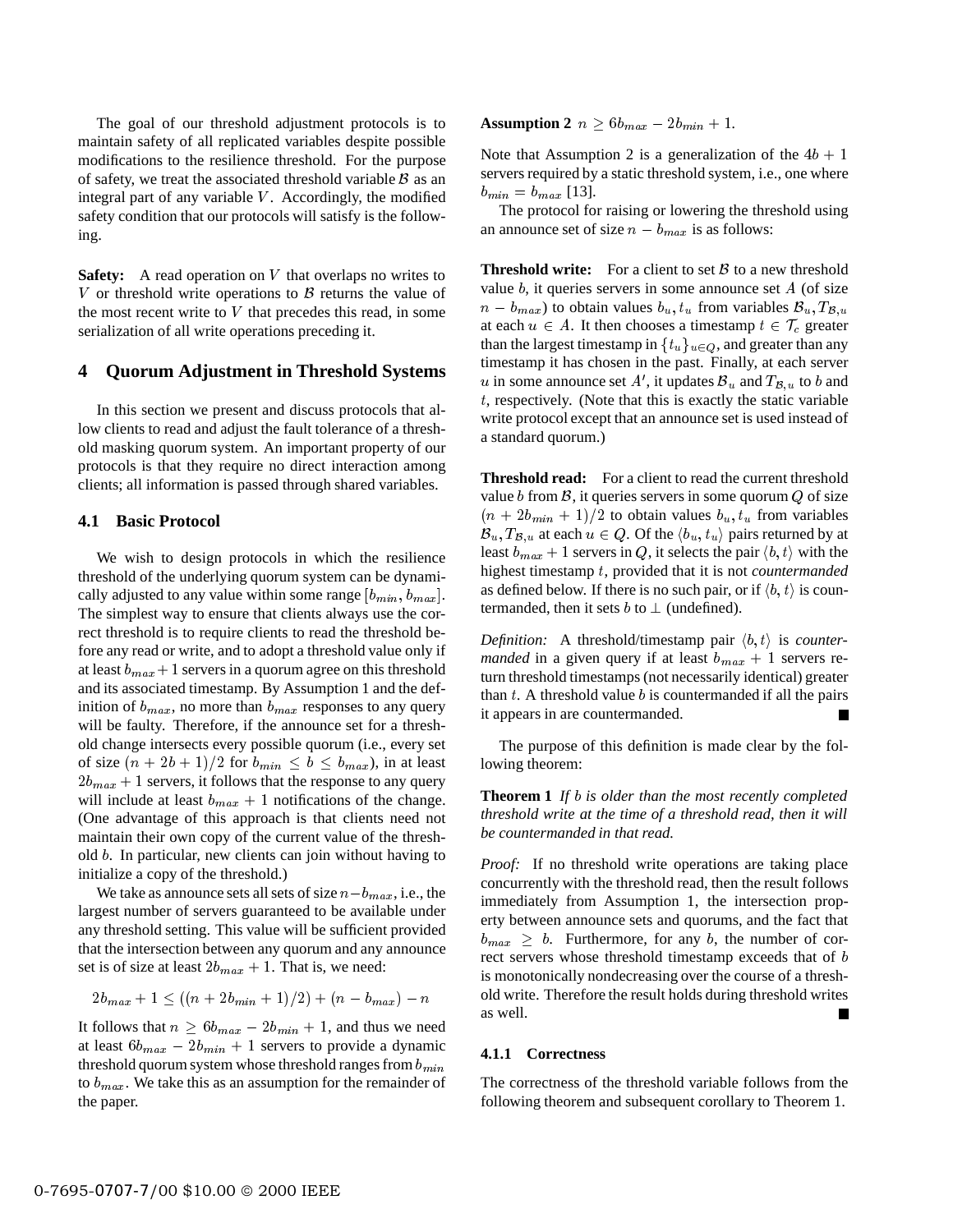**Theorem 2** *In any threshold read that does not overlap a threshold write, the most recently written threshold value (in the serialization consistent with timestamp order of the writes) is returned.*

This theorem is easily seen to be implied by the following two lemmas:

**Lemma 1** *For any such threshold read, the most recently written threshold/timestamp pair is returned by at least*  $b_{max} + 1$  *servers.* 

*Proof:* Let b be the most recently written threshold value. The announce set for this threshold intersects all possible quorums in at least  $2b_{max} + 1$  servers by Assumption 2. Because b was set in the most recent threshold write, and the current threshold read does not overlap any threshold writes, the variable  $\beta$  has not been overwritten at any correct servers in this set. By Assumption 1 and the fact that  $b \leq b_{max}$ , at least  $b_{max} + 1$  servers in any possible quorum will return the threshold  $b$  along with the most recent timestamp.

**Lemma 2** *For any such threshold read, the most recently written threshold is not countermanded.*

*Proof:* The most recently written threshold has the highest (nonforged) timestamp. Therefore if the correct threshold is b, then by Assumption 1, no more than b servers may forge higher timestamps in their response to the query. Since  $b <$  $b_{max} + 1$ , the value b is not countermanded.

**Corollary 1** *A threshold read that overlaps one or more threshold writes will not return a threshold older than the value in the most recently completed threshold write.*

*Proof:* This follows from Theorem 1 and the fact that the read does not return a countermanded value. П

**Remark:** A consequence of this theorem and corollary is that the protocol given above implements a weakened version of *regular* variable semantics [8] for the threshold variable; i.e., a query that overlaps one or more writes will return either the value of the most recently completed write, the value of one of the writes which it overlaps, or  $\perp$ . This is a stronger guarantee than that provided by safe semantics.

# **5 Variables Implemented with Dynamic Threshold Systems**

In a quorum system whose resilience threshold is dynamic, a change to the quorum structure may require some attention to the variables that make use of that threshold. Specifically, an increase in the threshold may compromise the integrity of previously written variables unless some specific corrective action is taken.

Suppose, for example, that the threshold of a system is increased from  $b$  to  $b + 3$ . Once this operation is complete, clients performing read and write operations will learn of the new threshold and perform those operations on quorums of the new size. Unfortunately, values that have been written under the previous threshold will appear only at an *old* quorum of servers. The intersection between an old quorum and a new one is only guaranteed to be  $2b + 4$ , not the  $2b + 7$ required for tolerating an additional <sup>3</sup> faults.

More generally, the main difficulty is that if a variable was last written when the threshold was smaller than the current threshold b, then reading from a quorum of size  $(n+$  $2b+1/2$  does not suffice to ensure that  $b+1$  correct servers will respond with the latest value. Rather, to ensure that  $b + 1$  correct servers will respond with the latest value, it may be necessary to increase the quorum used during a read operation to  $(n+2b+1)/2 + b - b_{min}$ .

A similar problem occurs when a writer accesses a quorum of servers in order to determine a timestamp for the write. The writer needs to access a quorum that guarantees intersection in one correct server with the most recently written quorum. The difficulty is that the latter could have a quorum size that corresponds to an arbitrarily old threshold. If the current threshold  $b$  can be determined, then a quorum of size  $(n + 2b + 1)/2 - b_{min}$  suffices to intersect in  $b + 1$  with any other quorum, and hence, in at least one correct server. However, if the threshold cannot be determined, which can happen when a write operation overlaps a threshold-write operation, then a (potentially larger) quorum of size  $(n+2b_{max}+1)/2 - b_{min}$  needs to be accessed in order to determine a correct timestamp for the write operation.

We address these issues in the protocol below.

## **5.1 The Protocol**

The protocol for reading and writing a variable  $V$  using dynamic thresholds is as follows:

**Read:** For a client to read variable V, it performs the following steps:

- 1. Perform a threshold read using the protocol in Section 4 to obtain current threshold b. If  $b = \perp$ , return  $\perp$ as the result of the read.
- 2. Query servers in a quorum Q of size  $(n + 2b + 1)/2$ to obtain values  $v_u$ ,  $t_u$  from variables  $V_u$ ,  $T_{V,u}$  at each  $u \in Q$ .
- 3. Of the  $\langle v_u, t_u \rangle$  pairs returned by at least  $b_{min} + 1$ servers in Q, consider the pair  $\langle v, t \rangle$  with the highest value of t. If no such pair exists, return  $\perp$  as the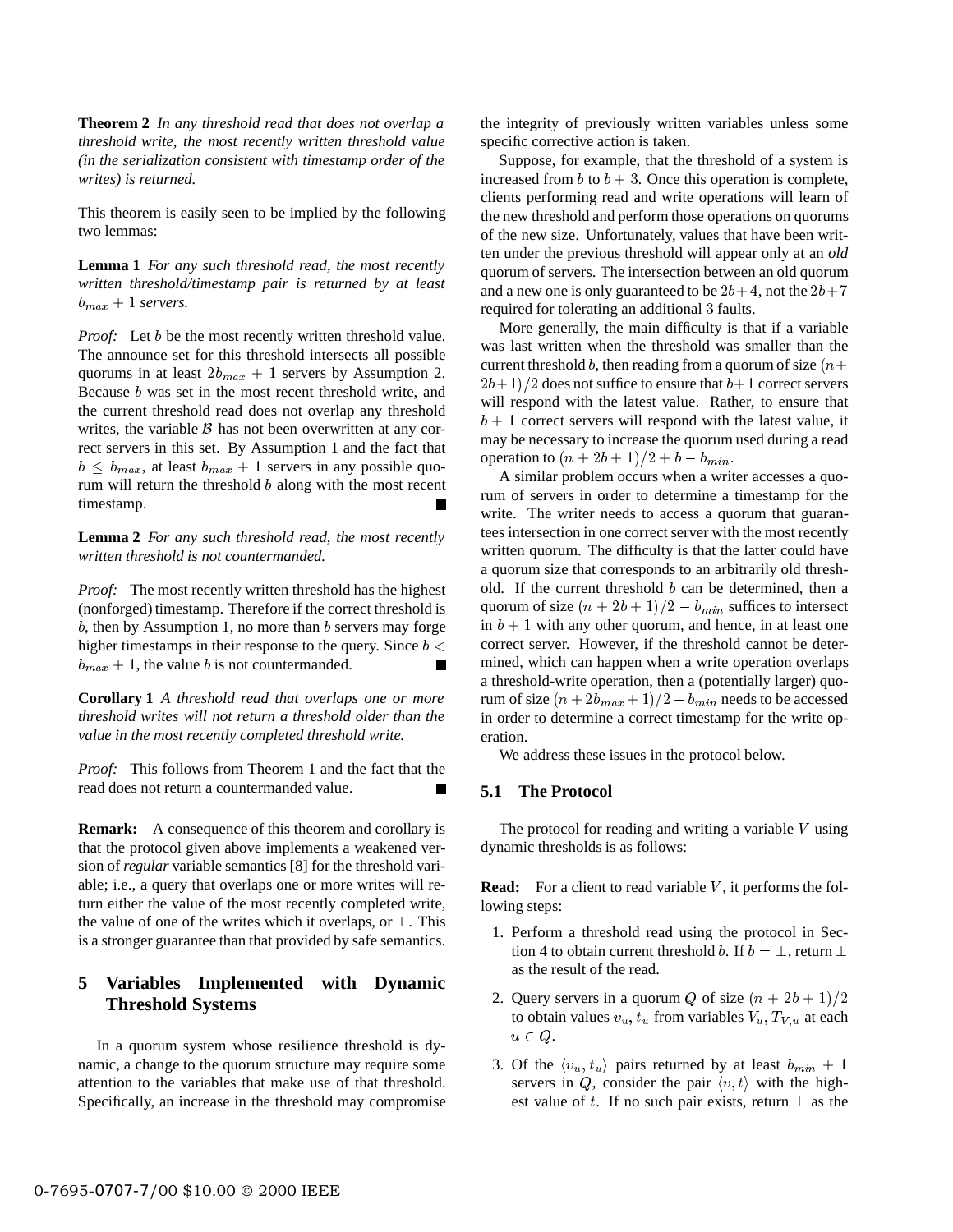result of the read. If  $\langle v, t \rangle$  appears in  $b + 1$  identical responses, return v as the result of the read.

- 4. Otherwise (i.e.,  $\langle v, t \rangle$  appears at least  $b_{min} + 1$  times but fewer than  $b + 1$ , query servers in an additional set C of size  $b - b_{min}$ , to obtain values  $v_u, t_u$  from variables  $V_u$ ,  $T_{V,u}$  at each  $u \in Q'$ , where  $Q' = Q \cup C$  (Step 4) contains  $(n + 2b + 1)/2 + b - b_{min}$  servers.
- 5. Of the  $\langle v_u, t_u \rangle$  pairs that appear in at least  $b + 1$  responses from Q', select the pair  $\langle v', t'\rangle$  with the highest value of  $t'$  and return  $v'$  as the result of the read. If no such pair exists, return  $\perp$  as the result of the read.

**Write:** For a client to write value  $v$  to variable  $V$ , it performs the following steps:

- 1. Perform threshold read using the protocol in Section 4 to obtain the current threshold b. If  $b = \perp$ , then use  $b = b_{max}$ .
- 2. Query servers in a quorum Q of size  $(n+2b+1)/2$   $b_{min}$  to obtain timestamp  $t_u$  from  $T_{V,u}$  at each  $u \in Q$ .
- 3. Create a new timestamp  $t \in \mathcal{T}_c$  such that t is larger than any timestamp in  $\{t_u\}_{u\in Q}$  and any timestamp used before by this client.
- 4. Write v and t to  $V_u$  and  $T_{V, u}$ , respectively, at each server u in a quorum of size  $(n+2b+1)/2$ .

Note that in a steady system state, when reads and writes obtain the up-to-date threshold  $b$ , they perform operations simply by accessing ordinary <sup>b</sup>-masking quorums, i.e., of size  $(n+2b+1)/2$ . Following adjustments to the threshold, though, operations may incur the higher costs of accessing larger quorums.

#### **5.1.1 Correctness**

The following theorem proves the correctness of the above protocol—namely, that it maintains safety of the variable  $V:$ 

**Theorem 3** *A read operation that overlaps no write operations to* <sup>V</sup> *or threshold write operations to* <sup>B</sup> *returns the value of the most recent write to* <sup>V</sup> *that precedes this read, in some serialization of all write operations preceding it.*

*Proof:* Let W denote the set of all write operations preceding the read. By Theorem 2, Step 1 of the read operation obtains the most recently written threshold <sup>b</sup> or a concurrently written one. Therefore, by Assumption 1, any quorum of responses obtained in the read contains at most <sup>b</sup> faulty responses. Consider the write operation in  $W$  with the highest

timestamp. Since this write completed at  $(n+2b_{min}+1)/2$ or more servers, its value and timestamp appear in at least  $b_{min} + 1$  of the responses returned in Step 2 of the read protocol. It is then returned in Step 3 if it appeared in  $b + 1$ of the responses from Step 2, or otherwise will be returned in Step 5 since reading from  $(n + 2b + 1)/2 + b - b_{min}$ (Step 4) intersects any previous write quorum in at least  $2b + 1$  servers.

It is left to show that there is a serialization of the writes in  $W$  in which the write with the highest timestamp is last, i.e., that a write operation  $w_2$  that follows a write operation  $w_1$  uses a higher timestamp. This follows from the facts that if  $w_2$  uses the threshold b', then at most b' faulty responses to its query in Step 2 are returned, and that  $(n+2b'+1)/2$  $b_{min}$  servers must intersect the quorum written in  $w_1$  in  $b'$  + <sup>1</sup> servers (and thus at least one correct server). Г

# **6 Other** <sup>b</sup>**-Masking Quorum Systems**

In this section, we briefly discuss how to employ two additional b-masking quorum systems in an environment with a dynamically varying resilience threshold, and how to set an appropriate announce set for changing the threshold value. Thus, the utility of our methods is not limited to the threshold construction.

# **6.1 BoostFPP quorum system**

BoostFPP masking quorum systems [15] are constructed as a composition of two quorum systems. The first is a quorum system based on a finite projective plane (FPP), suggested originally by [11]. In the FPP quorum system, there are  $q^2 + q + 1$  elements and quorums of size  $q + 1$  (corresponding to the hyperplanes of the FPP), where  $q = p^r \ge 2$ for some prime  $p$  and integer  $r$ . Each pair of distinct quorums in FPP intersect in exactly one element. The second quorum system is a threshold <sup>b</sup>-masking quorum system with some system size  $s \geq 4b + 1$ . The composition of the two systems is made by replacing each element of the FPP with a distinct copy of a threshold system. That is, the universe for a boostFPP system is  $U = \bigcup_{i=1}^{q} T_i^{q+1} U_i$  where each  $U_i$  is a set of s servers, and  $U_i \cap U_j = \emptyset$  for any  $i \neq j$ . Each  $U_i$  is called a "super element". A quorum is selected by first selecting a quorum of super elements in the FPP, say  $U_{i_1}, \ldots, U_{i_{q+1}}$ , and then selecting  $\lfloor (s + 2b + 1)/2 \rfloor$  servers from each  $U_{i_j}$ . A boostFPP is a b-masking quorum system since every pair of quorums of super elements intersect in at least one super element, say  $U_i$ , while the selection of threshold quorums within  $U_i$  guarantees intersection of  $2b + 1$  elements.

To employ boostFPP with a variable resilience threshold  $b_{min} \le b \le b_{max}$ , we leave the FPP construction of super elements unmodified, and change only the selection of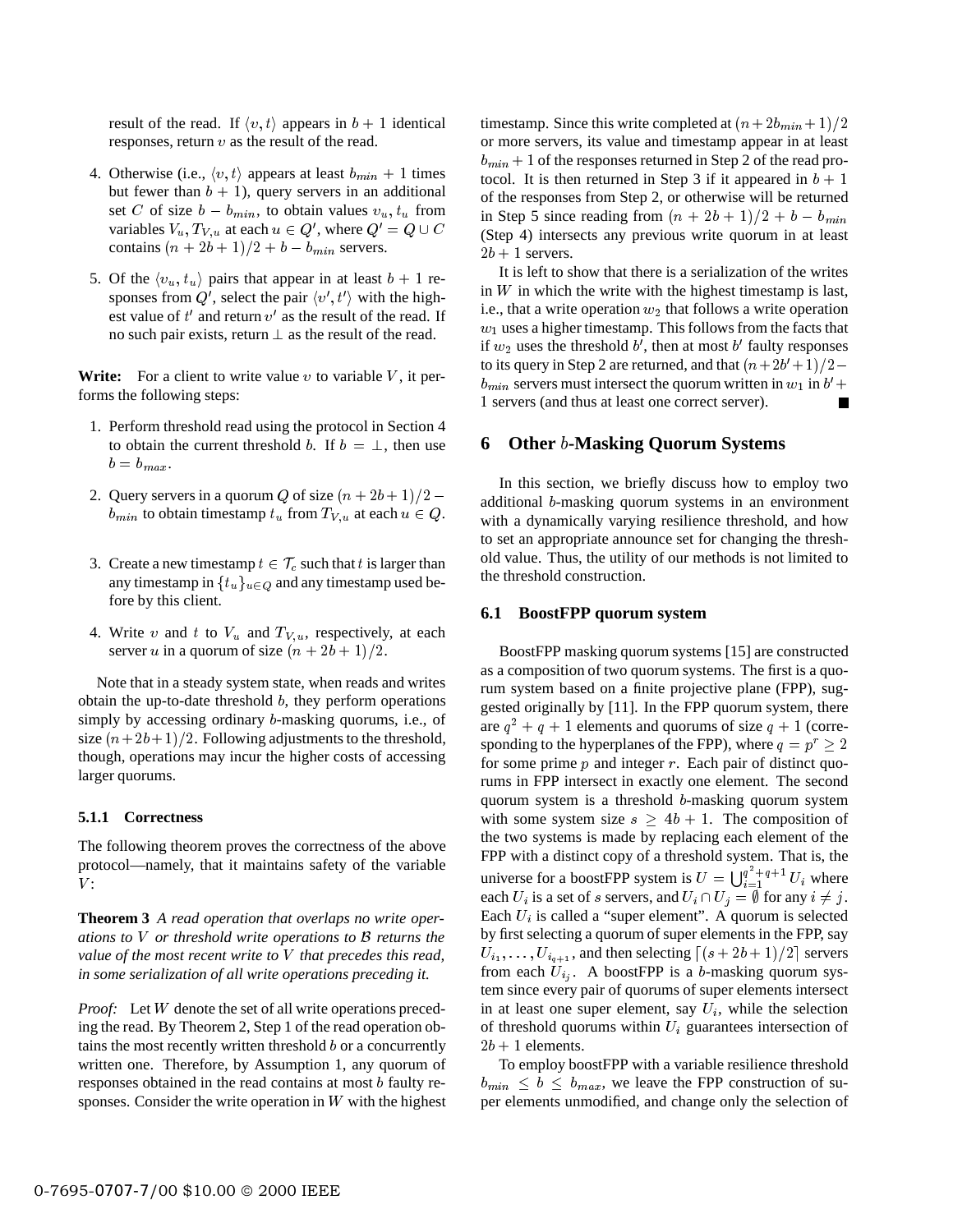servers within each super-element. That is, we require that  $s \geq 6b_{max} - 2b_{min} + 1$  and for each  $U_i$  and any threshold b, we select quorums in  $U_i$  as in the threshold system, e.g., an ordinary quorum has  $\left[\left(s + 2b + 1\right)/2\right]$  servers in each  $U_i$ , and an announce set comprises of  $s - b_{max}$  servers from each such  $U_i$ .

It is easily seen that such selections guarantee the required intersection size between announce sets and ordinary quorums, as well as between read and write quorums and pairs of write quorums, as in the threshold system case.

### **6.2 M-grid quorum system**

An M-Grid masking quorum system is described in [15]. For any resilience threshold b, where  $b \le (\sqrt{n} - 1)/2$ ,  $\overline{7}$ M-Grid is constructed as follows: The universe of  $n$  servers is arranged as a  $\sqrt{n}$   $\times$   $\sqrt{n}$  grid. A quorum in an M-Grid consists of any choice of  $\sqrt{b+1}$  rows and  $\sqrt{b+1}$  columns. Formally, denote the rows and columns of the grid by  $R_i$ and  $C_i$ , respectively, where  $1 \leq i \leq \sqrt{n}$ . Then, the quorum system is

$$
\mathsf{M\text{-}Grid}(b) = \begin{cases}\n\text{and } \\
\bigcup_{j \in J} C_j \cup \bigcup_{i \in I} R_i : J, I \subseteq \{1 \dots \sqrt{n}\}, |J| = |I| = \sqrt{b+1}\n\end{cases}\n\text{and } \n\text{and } \n\text{and } \n\text{and } \n\text{and } \n\text{and } \n\text{and } \n\text{and } \n\text{and } \n\text{and } \n\text{and } \n\text{and } \n\text{and } \n\text{and } \n\text{and } \n\text{and } \n\text{and } \n\text{and } \n\text{and } \n\text{and } \n\text{and } \n\text{and } \n\text{and } \n\text{and } \n\text{and } \n\text{and } \n\text{and } \n\text{and } \n\text{and } \n\text{and } \n\text{and } \n\text{and } \n\text{and } \n\text{and } \n\text{and } \n\text{and } \n\text{and } \n\text{and } \n\text{and } \n\text{and } \n\text{and } \n\text{and } \n\text{and } \n\text{and } \n\text{and } \n\text{and } \n\text{and } \n\text{and } \n\text{and } \n\text{and } \n\text{and } \n\text{and } \n\text{and } \n\text{and } \n\text{and } \n\text{and } \n\text{and } \n\text{and } \n\text{and } \n\text{and } \n\text{and } \n\text{and } \n\text{and } \n\text{and } \n\text{and } \n\text{and } \n\text{and } \n\text{and } \n\text{and } \n\text{and } \n\text{and } \n\text{and } \n\text{and } \n\text{and } \n\text{and } \n\text{and } \n\text{and } \n\text{and } \n\text{and } \n\text{and } \n\text{and } \n\text{and } \n\text{and } \n\text{and } \n\text{and } \n\text{and } \n\text{and } \n\text{and } \n\text{and } \n\text{and } \n\text{and } \n\text{and } \n\text{and } \n\text{and } \n\text{and } \n\text{and }
$$

M-Grid maintains the requirement of b-masking quorum systems as follows: If a pair of quorums overlap in a full row or column, then there are  $\sqrt{n} \ge 2b + 1$  elements in their intersection. Otherwise, their intersection contains the crossing points of all rows of one quorum with columns of the other, and vice versa, and hence contains at least  $2\sqrt{b+1}\sqrt{b+1} > 2b+1$  elements.

To make use of M-Grid quorum systems with a variable resilience threshold  $b_{min} \leq b \leq b_{max}$ , we need to require that  $b_{max} \leq (\sqrt{n} - 1)/2$ . The grid arrangement remains static for all quorum systems, but the number of rows/columns in each quorum will depend on  $b$ , the current resilience threshold. For the purpose of setting the threshold variable  $\beta$ , we use announce sets comprising of  $\left[\frac{(b_{max}+1)}{\sqrt{b_{min}+1}}\right]$  rows and  $\left[\frac{(b_{max}+1)}{\sqrt{b_{min}+1}}\right]$  columns, which guarantees that they intersect any quorum ever used in  $2b_{max} + 1$ servers. With these announce sets, we use the same threshold write and threshold read protocols as for the threshold <sup>b</sup>-masking system. Unfortunately, the read and write protocols cannot use ordinary size quorums, since in general, quorums in M-Grid $(b)$  may not intersect quorums in M-Grid(b') in  $b + b_{min} + 1$  elements as required. Hence, for Step 2 of the read protocol, we need to use quorums comprising of  $\max\{\sqrt{b+1}, \frac{b+b_{min}+1}{2\sqrt{b_{min}+1}}\}$  rows and columns to guarantee intersection of  $b_{min} + 1$  correct servers with any previously written quorum, and intersection of  $2b + 1$ 

with other quorums using the *b* threshold (the normal case). In Step 4 of the read protocol, we use enlarged quorums of  $\frac{b+1}{\sqrt{b_{min}+1}}$  rows and  $\frac{b+1}{\sqrt{b_{min}+1}}$  columns, guaranteeing intersection in  $b + 1$  correct servers. For Step 2 of the write protocol, a quorum comprising of  $\frac{b+1}{2\sqrt{b_{min}+1}}$  rows and  $\frac{b+1}{2\sqrt{b_{min}+1}}$ columns is queried for timestamps, guaranteeing intersection in  $b + 1$  servers (and hence, one correct) with any previously written quorum. Finally, it suffices to send updates to ordinary b-quorums containing  $\sqrt{b+1}$  rows and  $\sqrt{b+1}$ columns.

The proof of correctness is essentially identical to the threshold system case, simply making use of the intersection size statements for this construction.

## **7 Discussion**

#### **7.1 Comparison to static quorums**

 $b + 1$  accommodate fewer values of  $b_{max}$  for a given n: ours re-<sup>9</sup> ing. A disadvantage of the approach in this paper, as compared to a static quorum system deployment, is that it can  $\blacksquare$  ; and the contract of the contract of the contract of the contract of the contract of the contract of the contract of the contract of the contract of the contract of the contract of the contract of the contract of When deploying a system in practice, the maximum anticipated number of failures  $b_{max}$  is typically calculated as a function of the total number of servers  $n$ , e.g., based on an analysis of the probability of each individual server failquires  $n \geq 6b_{max} - 2b_{min} + 1$  servers, as opposed to only  $n > 4b_{max} + 1$  in the static case. However, for those configurations of n and  $b_{max}$  where our dynamic approach is possible, our approach performs better than a static quorum system in the common case, where there are no Byzantine failures and the system runs with a threshold of (or close to)  $b_{min}$ .

> More specifically, the measure of efficiency that we consider is quorum size, since this determines the number of servers a client must access in order to perform an operation. Let  $Q(b)$  denote the quorum size for a static quorum system with threshold b; e.g., in the threshold system,  $Q(b)=(n+ 2b+ 1)/2$ . For all of the quorum constructions we have described—threshold, boostFPP, and M-Grid variable read and write operations access quorums of only size  $Q(b_{min})$  while the system runs with a threshold of  $b_{min}$ and there are no threshold write operations. This compares favorably to the  $Q(b_{max})$ -sized quorums that a static system would use.

> That said, when the threshold is raised to some  $b>b_{min}$ , penalties can be experienced that exceed the costs of accessing a static system. For example, in the threshold quorum construction, the threshold write itself accesses  $n - b_{max}$ servers; variable read operations may access quorums of size  $Q(2b-b_{min})$ ; and variable writes may access quorums of size  $Q(b_{max})$  when concurrent with threshold write operations. Similarly, our variable read and write protocols for M-Grid employ quorums comprised of  $O(b)$  rows and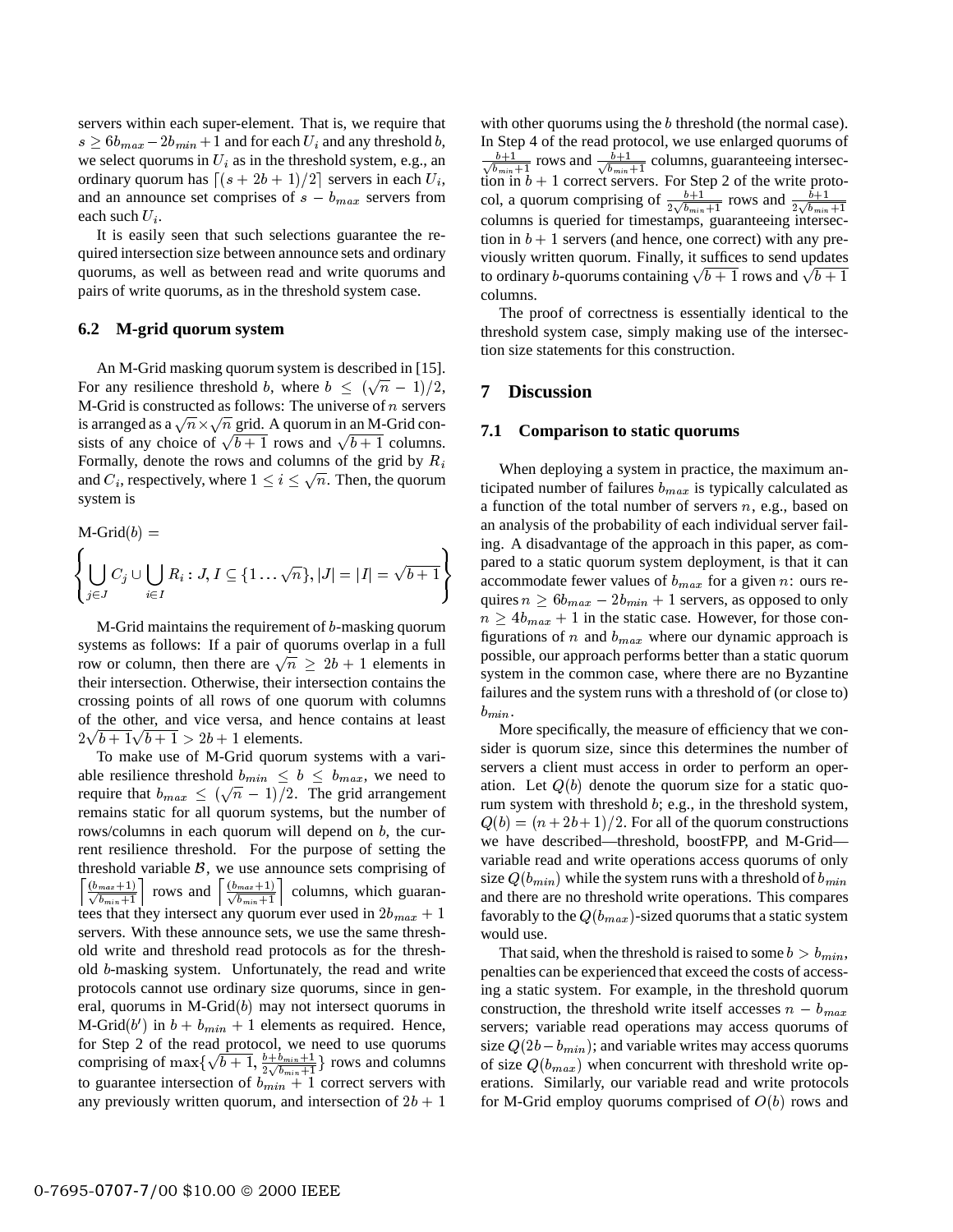columns, so their cost is on the order of  $Q(b^2)$ . Also, because read operations return  $\perp$  if the threshold read does, the likelihood that a read operation returns  $\perp$  is increased.

In the performance discussion above, we have ignored the number of communication rounds performed by our protocols, and indeed, have not attempted to optimize for it. An obvious direction for optimization is to couple together the threshold reading with the value or timestamp reading at the beginning of variable read or write operations. For brevity, we do not include these in the exposition here.

#### **7.2 An alternative approach**

One of the strongest restrictions on the work we have presented here is that of Assumption 1. At the cost of making writes pessimistically static (and thus more expensive) we can weaken this restriction while still maintaining safety. Specifically, we can replace it with:

**Assumption 3** *Any operation that is concurrent with no threshold writes receives no more than* <sup>b</sup> *faulty responses in any quorum access, where* <sup>b</sup> *is the current value of* <sup>B</sup>*. In addition, no quorum access in any operation (even one concurrent with threshold writes) returns more than*  $b_{max}$ *faulty responses.*

A consequence of the second half of this assumption is that a write quorum performs correctly if it intersects all other write quorums in at least  $b_{max} + 1$  servers. This is accomplished by any write quorum size between  $(n + b_{max} +$  $1/2$  and  $n - b_{max}$ . However, there remains the requirement of ensuring that every read quorum intersects every write quorum in at least  $2b + 1$  servers, where b is the current threshold during the read. $<sup>2</sup>$  If we use a write quorum of</sup> the smallest size, reads are *more* expensive than in the static case for values of b that are sufficiently close to  $b_{max}$ . If, on the other hand, we use write quorums of size  $n - b_{max}$ , it becomes unnecessary for read operations to be aware of the current threshold at all; we have shown above that a read quorum based on  $b_{min}$  intersects such a write quorum in at least  $2b_{max} + 1$  servers. This is a potentially useful tradeoff for systems in which reads are much more frequent than writes. It is, however, a static system and as such is uninteresting from the point of view of this work.

A more interesting approach is to set the write quorum to the same size as in a static  $b_{max}$  system, i.e.  $(n + 2b_{max} +$  $1/2$ . In this case, a read quorum can be sure of a sufficient intersection with the previous write quorum if it is of size  $(n + 4b - 2b_{max} + 1)$ , where b is the current threshold. If  $b = b_{max}$ , then this is exactly the same as a static  $b_{max}$  read quorum; if  $b < b_{max}$  it is an improvement even over a static read quorum for b, let alone  $b_{max}$ . For systems in which write operations are sufficiently less frequent than read operations, this alternative way of using a varying threshold may be attractive.

# **8 Conclusion**

In this paper, we have presented protocols for reading and adjusting the Byzantine fault tolerance level of a threshold masking quorum system, and shown how these protocols can be extended to other types of <sup>b</sup>-masking quorum systems, specifically M-Grid and boostFPP systems. In doing so, we have preserved the safe variable semantics provided by such systems.

# **References**

- [1] L. Alvisi, D. Malkhi, E. Pierce, and M. Reiter. Fault detection for Byzantine quorum systems. In *Proceedings of the 7th International Working Conference on Dependable Computing for Critical Applications*, pages 357–372, January 1999.
- [2] A. Bar-Noy, D. Dolev, C. Dwork, and R. Strong. Shifting gears: Changing algorithms on the fly to expedite Byzantine agreement. *Information and Computation*, 97(2):205–233, 1992.
- [3] R. A. Bazzi. Synchronous Byzantine quorum systems. In *Proceedings of the 16th ACM Symposium on Principles of Distributed Computing*, pages 259–266, August 1997.
- [4] M. Bearden and R. Bianchini. A fault-tolerant algorithm for decentralized online quorum adaptation. In *Proceedings of the 28th International Symposium on Fault-Tolerant Computing (FTCS 98)*, pages 262–271, June 1998.
- [5] P. A. Bernstein, V. Hadzilacos, and N. Goodman. *Concurrency control and recovery in database systems*. Addison-Wesley, 1987.
- [6] D. K. Gifford. Weighted voting for replicated data. In *Proceedings of the 7th Symposium on Operating Systems Principles*, pages 150–162, 1979.
- [7] M. Herlihy. Dynamic quorum adjustment for partitioned data. *ACM Transactions on Database Systems*, 12(2), June 1987.
- [8] L. Lamport. On interprocess communications (part ii: algorithms). *Distributed Computing*, 1:86–101, 1986.
- [9] E. Lotem, I. Keidar, and D. Dolev. Dynamic voting for consistent primary components. In *Proceedings of the 16th ACM Symposium on Principles of Distributed Computing (PODC)*, August 1997.
- [10] N. Lynch and A. Shvartsman. Robust emulation of shared memory using dynamic quorum-acknowledged broadcasts. In *Proceedings of the 20th Annual International Symposium on Fault-Tolerant Computing (FTCS'97)*, June 1997. Seattle, Washington.
- [11] M. Maekawa. A  $\sqrt{n}$  algorithm for mutual exclusion in decentralized systems. *ACM Transactions on Computer Systems*, 3(2):145–159, 1985.

<sup>&</sup>lt;sup>2</sup>Since the safety property applies to reads that do not overlap threshold adjustment operations, <sup>b</sup> is well defined.